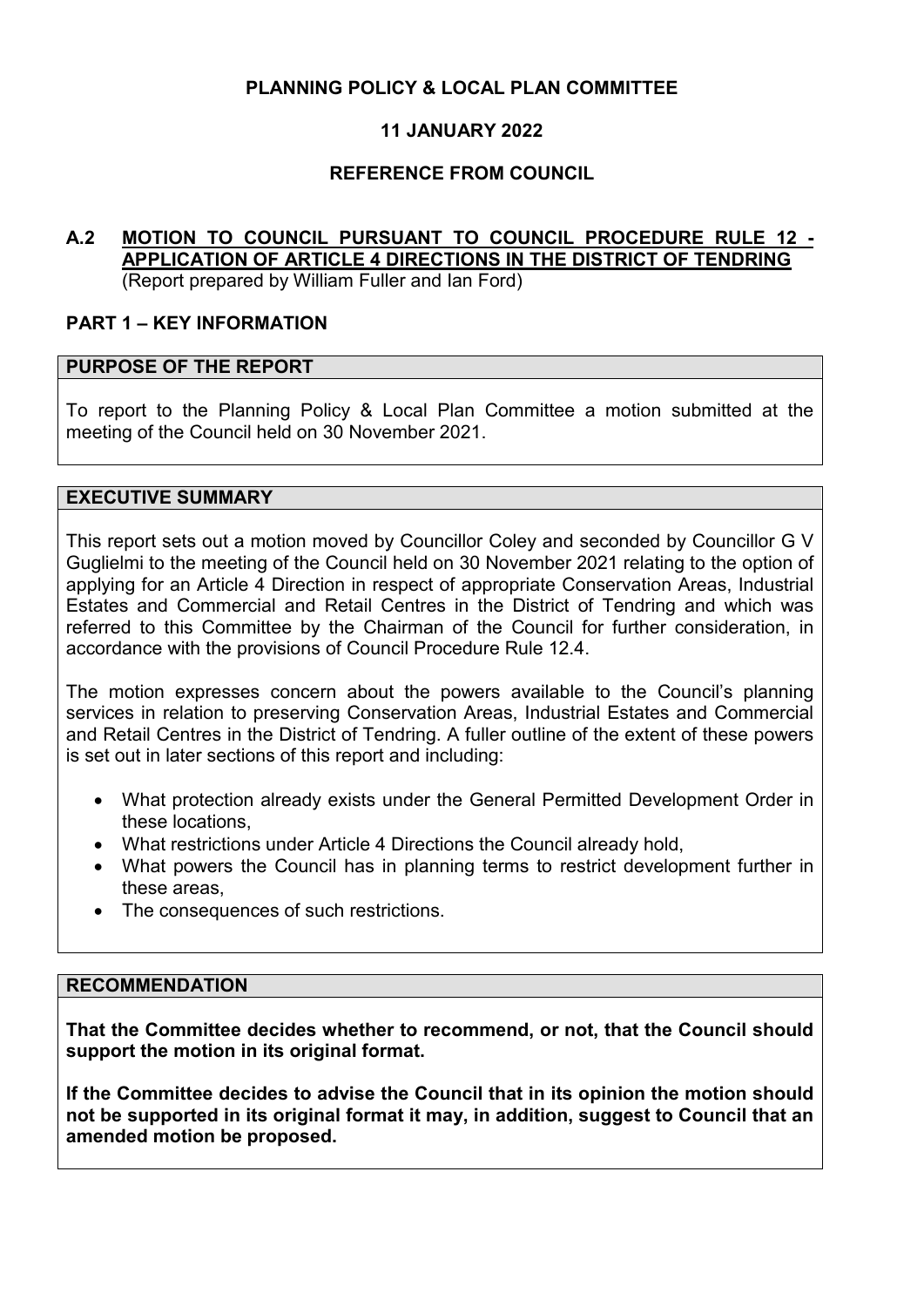# **PART 2 – SUPPORTING INFORMATION**

### **Rule 12.6 Referred Motion**

In accordance with Council Procedure Rule 12.6 (Referred Motions – Right of Mover to Attend Meeting), Councillor Coley has been notified to attend the meeting to answer any questions and/or points of clarification, if requested.

#### **LEGAL**

Council Procedure Rule 12.5 (Referral of Motions) states that:-

*"Where a motion has been referred in accordance with Rule 12.4 the Cabinet or any relevant Committee shall (subject to the provisions of Rule 12.6) be required to consider such motion and to advise the Council (by no later than the second Ordinary Meeting of the Council held following the date of Council's referral\*) of their opinion and reason as to whether such motion should be supported in its original format.* 

*Prior to making its decision Cabinet or the relevant Committee may following consultation with Officers, require further information to be presented to them for consideration on the implications of the proposed motion. Such a report must be considered in a timely manner.* 

*If the Cabinet or relevant Committee decides to advise the Council of its opinion that such*  motion in its original format should not be not supported, the Cabinet or relevant *Committee may, in addition, suggest to the Council that an amended motion be proposed.* 

*Once Cabinet or any relevant Committee has considered the motion it will be referred back to Council with the recommendation. If an amended motion is proposed by Cabinet, or relevant Committee, when presented back to Council, the amended motion will be debated first, in accordance with Rule 16.5 and Rule 16.10 (b)."* 

**\*** In this instance the relevant Full Council meeting is on 29 March 2022.

The making of Article 4 directions is an executive function and consequently, the Planning Policy and Local Plan Committee and full Council are limited in being able to make recommendations to Cabinet for consideration. All decisions made by Tendring District Council must follow the general principles of decision making, as set out in Article 13 of the Council's Constitution:

# **13.02 Principles of Decision Making**

All decisions of the Council will be made in accordance with the following principles:

- (a) Proportionality (i.e. the action must be proportionate to the desired outcome);
- (b) Due consideration of all the relevant factors and options, taking into account the results of any consultation undertaken and the professional advice of Officers<sup>:</sup>
- (c) Respect for human rights, and equality and diversity;
- (d) A presumption in favour of openness;
- (e) Clarity of aims and desired outcomes; and
- (f) Transparency (i.e. explaining what options were considered and giving the reasons for that decision).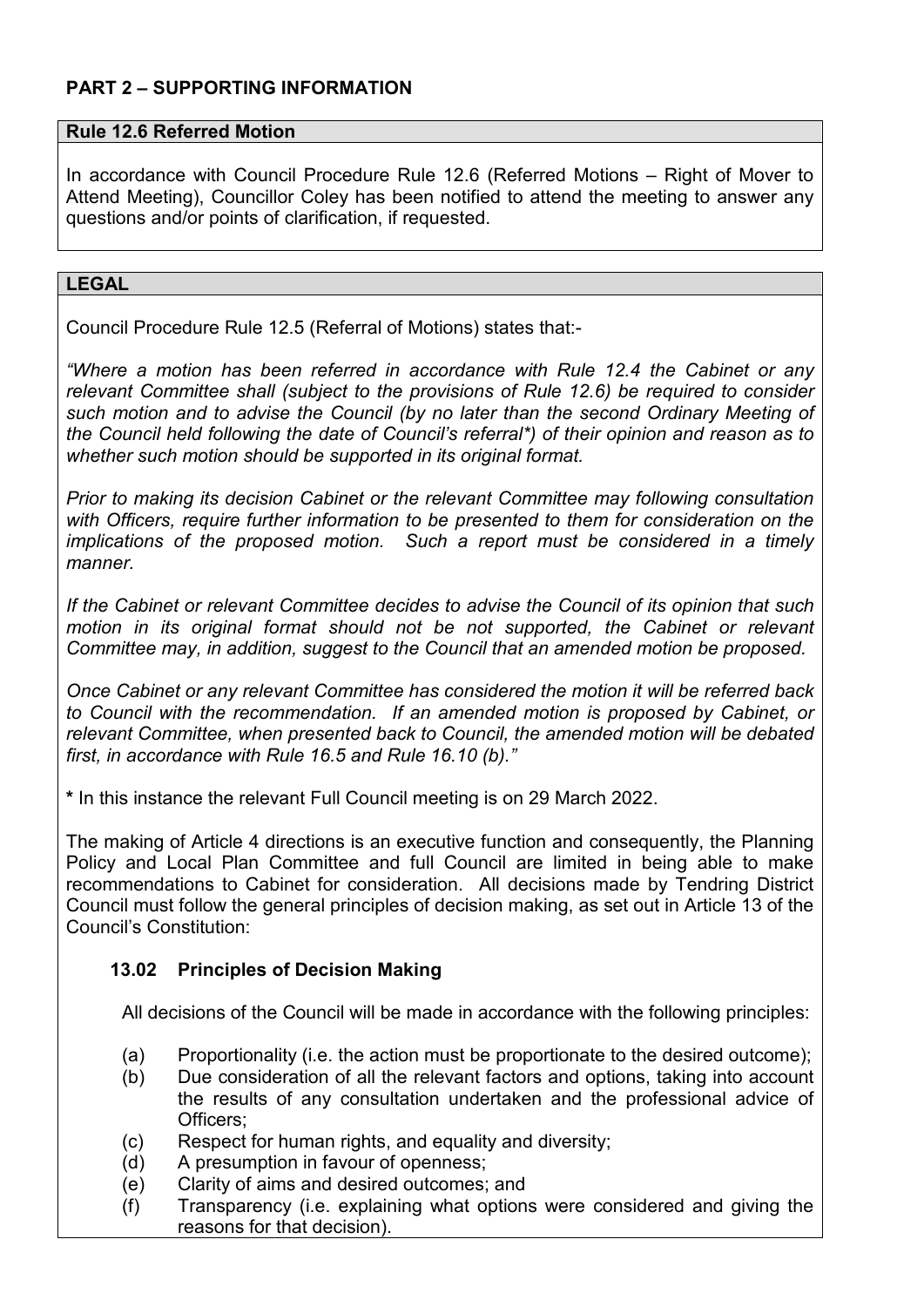In addition, decision-makers will follow the relevant procedure rules, as set out in Part 5 or Article 7, as appropriate when considering the matter.

The full implications of the proposals referred to in the motion are unknown at this stage and would require further research before an informed decision could be made. Alternatively, any recommendation to proceed would be subject to the implications being fully considered by Cabinet prior to approvals, to ensure any action was taken in accordance with the Council's Budget and Policy Framework.

### **RESOURCES AND RISK**

**Resources:** TDC Officers are advising on the consequences of Article 4 and will invite (where appropriate) input of Essex County Council Place Services (in regards to Conservation Areas) under an existing service level agreement. If a decision is taken to explore further the option of imposing further Article 4 Directions with a view to making such Directions, there will be considerable resource implications in assessing the applicability, justification and necessary detail of Article 4 Directions in different areas of the District. There will also be the processes for formal consultation for the individual Directions and obtaining Secretary of State approval which will have administrative and legal costs.

**Risks:** Whilst it is possible that the implementation of further controls under Article 4 Directions within Conservation Areas could support the protection of Tendring's heritage, it should be noted that using such powers to control conversions to housing and other commercial uses could impact upon the Council's aspiration to deliver high quality housing and also has the potential to impact the economy of Tendring.

### **OTHER IMPLICATIONS**

**Consideration has been given to the implications of the proposed decision in respect of the following and any significant issues are set out below.** 

### **Crime and Disorder**

There are none.

**Equality and Diversity**

There are none.

**Health Inequalities** 

There are none.

### **Consultation and Public Engagement**

See separate section.

**Carbon Neutrality** 

No adverse impact overall.

### **Area or Ward Affected**

All Wards are potentially affected.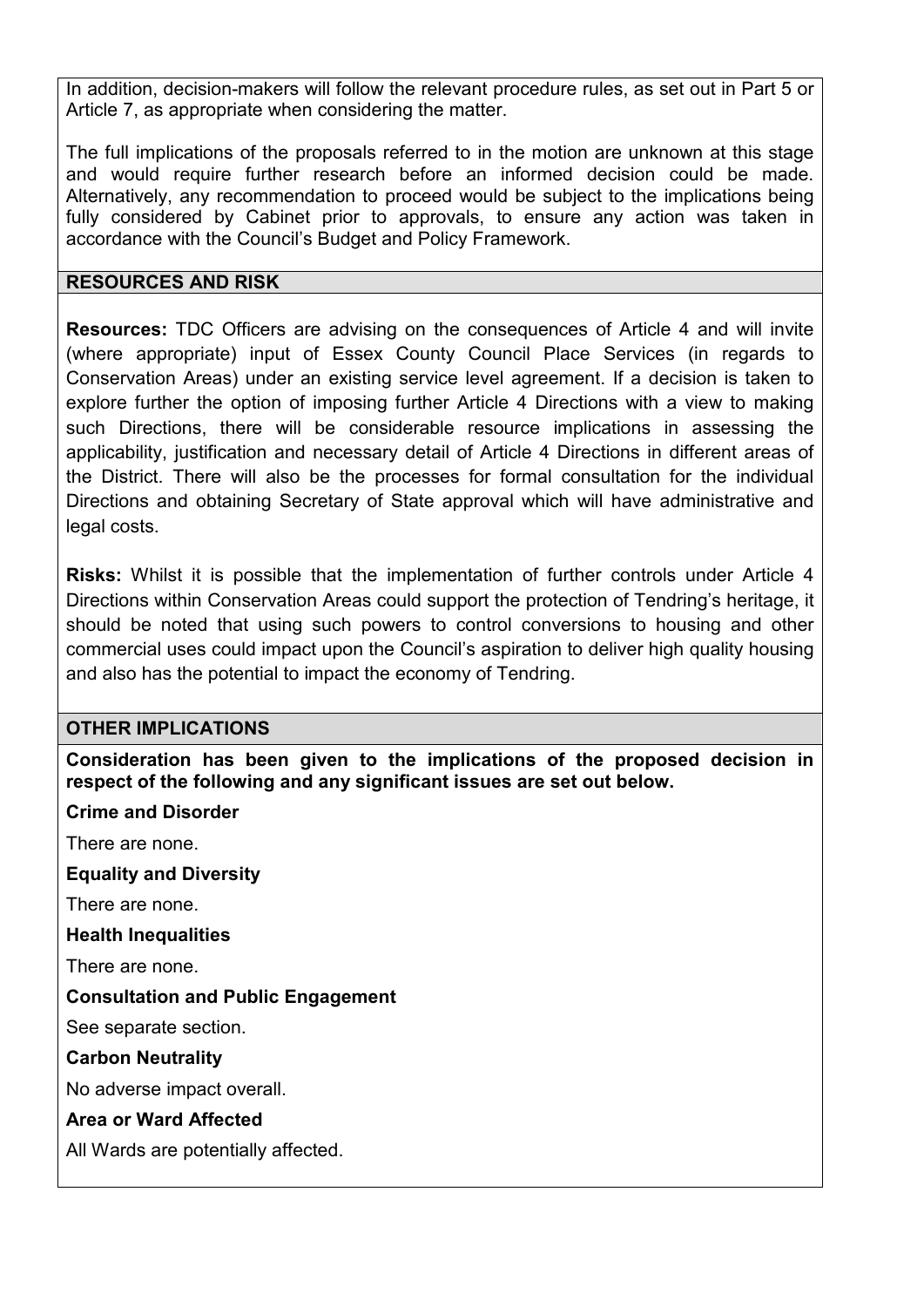### **BACKGROUND**

At the meeting of the Council held on 30 November 2021 (Minute 90 refers), the following motion was moved by Councillor Coley and seconded by Councillor G V Guglielmi and, in accordance with Council Procedure Rule 12.4, stood referred to the Planning Policy & Local Plan Committee for further consideration:

*"In order to preserve Tendring's uniqueness, heritage, amenity areas and the established areas of industrial and commercial activity:-* 

*This Council requests its Cabinet to explore the option of applying for an Article 4 Direction in respect of appropriate Conservation Areas, Industrial Estates and Commercial and Retail Centres in the District of Tendring."* 

On further discussions with Councillor Coley, it has been determined that the key areas of concern revolve around the following issues:

- Inappropriate permitted changes of use of property to residential dwellings which can result in an incompatible mix of uses – particularly in predominantly commercial areas and above shops;
- Permitted changes of use to residential dwellings that provide substandard levels of private amenity space;
- The inability to secure financial contributions from permitted developments for infrastructure such as children's play areas;
- Permitted changes in Conservation Areas that can impact on the character and setting of listed buildings; and
- Conversion and redevelopment of agricultural buildings to residential dwellings which have a negative impact on the countryside.

### **The General Permitted Development Order**

Permitted development rights are a provision of the national planning system that automatically grants consent for certain building works and changes of use to be carried out without the need to apply for planning permission. Permitted development rights are subject to certain conditions, size thresholds and limitations to control impacts and to protect local amenity – but generally allow many types of development to take place without any control from the local authority.

The General Permitted Development Order (GPDO) covers a vast variety of land uses and sets out the permitted development rights that exist for each. For the purposes of this report, Officers have focussed on the permitted development rights most pertinent to the particular concerns identified by Councillor Coley.

#### **Commercial Permitted Development**

Part 7 of the General Permitted Development Order provides for non-residential (commercial) extensions and alterations. In very brief it allows, without the need for planning permission:

Commercial and business properties (Use Class E)

• Buildings can be extended by 50% or 100 square metres in floor area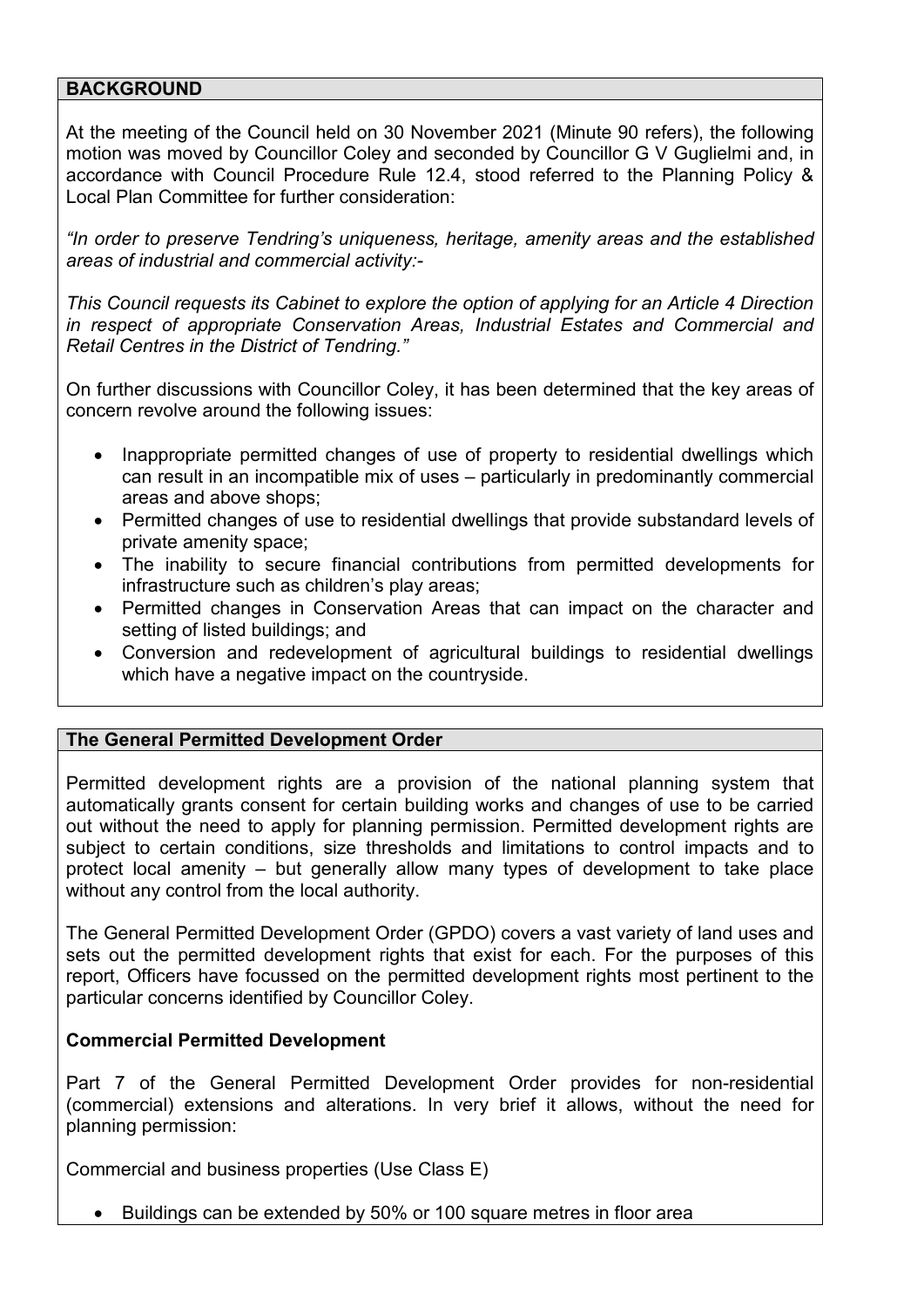- Buildings can be extended up to, but no higher than 4 metres
- New development may not include the insertion or alteration of a shopfront

Industrial building or warehouse (Use class B1 and B8)

- No more than 200 square metres for a new building within a commercial site
- Extensions of no more than 50% or 1000 square metres in floor area
- Extensions of no more than 15 metres high

## **Restricted Permitted Development within Conservation Areas**

Within Conservation Areas (and Areas of Outstanding Natural Beauty) the following additional restrictions apply:

# **Residential/householder development in Conservation Areas**:

- No side extensions are permitted
- No cladding and pebbledash
- No dormers on front and rear (in all other cases front facing dormers are not permitted)
- No outbuilding to side
- Photovoltaic as far as practical out of sight
- Chimneys and vent pipes not permitted if they are on wall or roof fronts a highway and principle or side wall
- Satellite dishes and antenna not permitted mounted on chimney wall or roof slope fronting highway

### **Commercial and business development in Conservation Areas:**

- Extensions limited to 25% of original building or 50 sq m (half the standard allowance); materials must be similar; and extensions not permitted if within 2m of any boundary.
- Click and collect not permitted.
- Modification of loading bays not permitted.
- Industrial and Warehouse new buildings 100 sq m (half standard allowance).
- Extensions 10% of original floorspace or 500 sq m (standard is 50% or 1000 sq m)
- Industrial and Warehouse buildings, extensions and alterations must use similar materials.
- Waste management facilities no extensions, alterations or replacement plant or machinery permitted

From the above, it is clear to see that there are already a number of restrictions in place controlling development of a commercial or business use and further restrictions within Conservation Areas. However, concern has been raised about some of the development that has been allowed in Conservation Areas including the inappropriate changes of use of property to residential dwellings which can result in an incompatible mix of uses, particularly in predominantly commercial areas and above shops. Concerns have also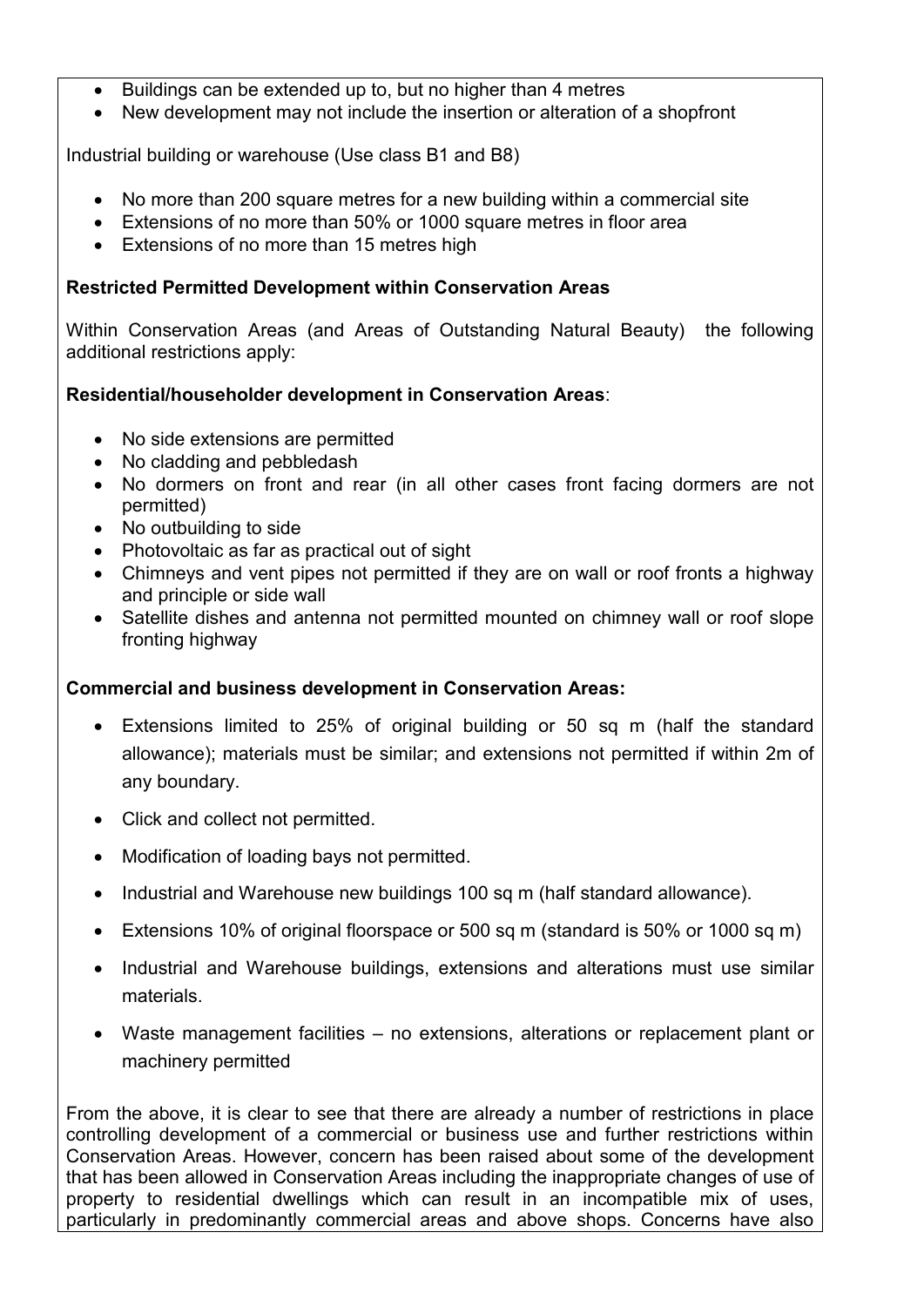been raised over changes of use to residential dwellings that provide substandard levels of private amenity space and those changes of agricultural buildings in the countryside which can negatively impact on the character of the area. The inability to secure financial contributions from permitted developments for infrastructure such as children's play areas was also of concern. As was changes in Conservation Areas that can impact on the character and setting of listed buildings.

## **Permitted Development Change of Use to Dwellings**

The General Permitted Development Order also allows (in Part 3) the change of use from specific buildings and uses to residential dwellings without the need for planning permission, but subject to a simpler 'Prior Notification' process. from the following are permitted to change to residential dwellings:

- Small HMOs
- Retail and betting shops
- Amusement arcade and casino
- Offices
- Storage and distributionB1(c)
- Agricultural(see below)

Also within the GPDO (Part 20) there is an allowance for new dwellinghouses to be constructed above flats without planning permission. It is worth noting that all of these permitted changes have certain conditions, size thresholds and restrictions attached.

Subject to a number of conditions and restrictions, agricultural buildings and land within their curtilage may convert to a use falling within Class C3 of the Schedule to the Use Classes Order 1987 (dwelling houses). These conditions and restrictions are set out in Class Q of Part 3 of Schedule 2 of the Town and Country Planning (General Permitted Development) (England) Order 2015 as amended.

The right allows for a maximum number for the following types of houses:

- up to 3 larger homes, to be greater than 100 square metres in floor area, and within an overall floorspace of 465 square metres in total; or
- up to 5 smaller homes each no greater than 100 square metres; or
- Up to 5 homes comprising a mixture of larger and smaller homes, with neither exceeding the thresholds for each type of home.

The right requires that for larger homes each of the 3 homes has to be larger than 100 square metres in residential use and allows for up to 1 home of 465 square metres in residential use. For smaller homes the right requires that a home can have no more than 100 square metres of floor space in residential use. Development of dwelling houses other than those defined as "larger" or "smaller" is not allowed under Class Q. In calculating the number of new homes allowed under the right any existing homes within the established agricultural unit not granted permission under Class Q should be discounted.

### **Article 4 Directions**

An 'Article 4 Direction' is a direction under article 4 of the General Permitted Development Order which enables the Secretary of State or the local planning authority to withdraw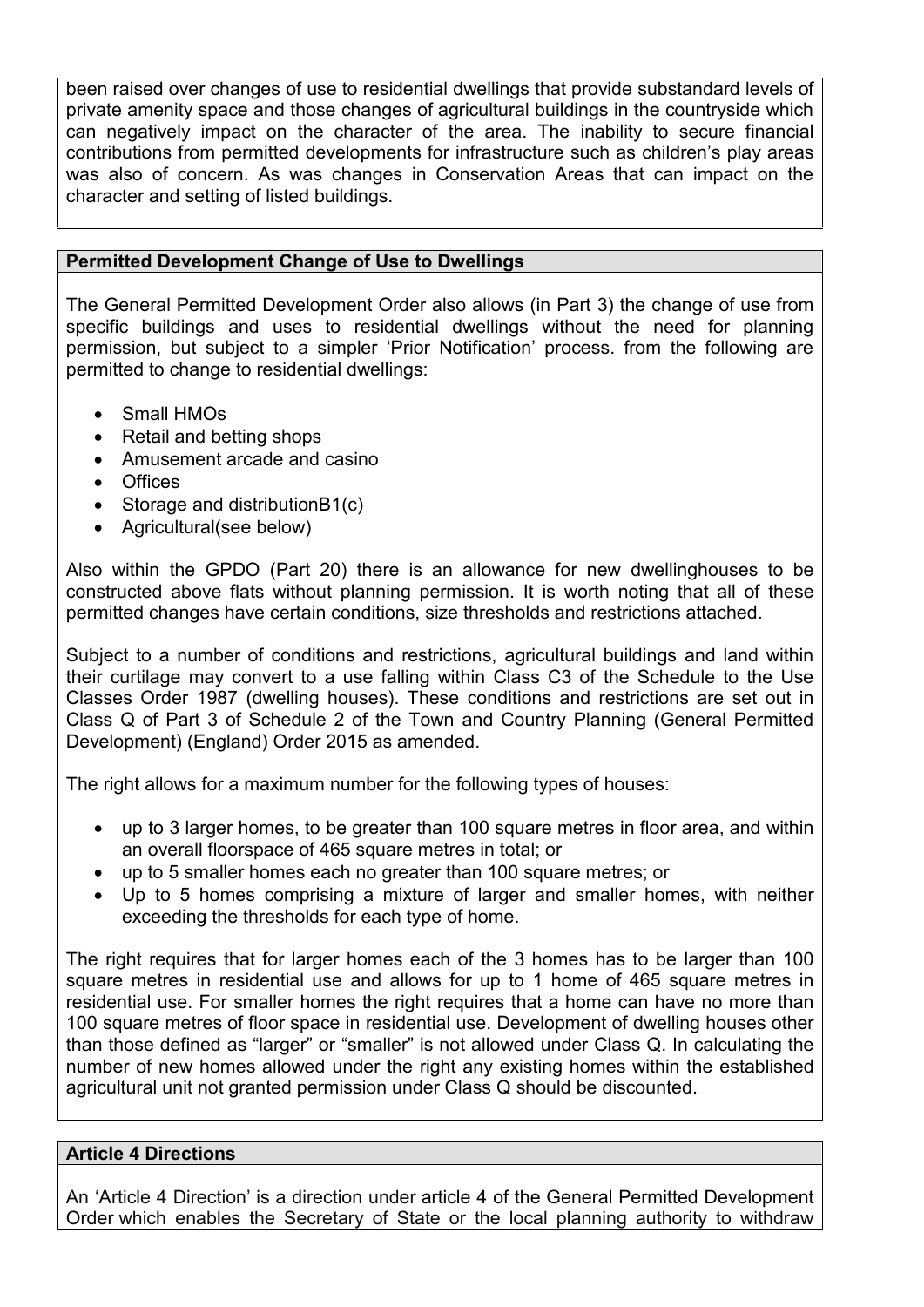specified permitted development rights across a defined area. An article 4 direction cannot be used to restrict changes between uses in the same use class of the Use Classes Order, but it can restrict and require planning permission to be sought for certain types of development that would otherwise be permitted.

The National Planning Policy Framework advises that all article 4 directions should be applied in a measured and targeted way. They should be based on robust evidence, and apply to the smallest geographical area possible.

Provided that there is clear justification for both its purpose and extent, an article 4 direction can:

- remove specified permitted development rights related to operational development or change of use
- remove permitted development rights with temporary or permanent effect

Where an article 4 direction relates to a change from non-residential use to residential use, it should be limited to situations where an article 4 direction is necessary to avoid wholly unacceptable adverse impacts. In other cases, article 4 directions should be limited to situations where it is necessary to protect local amenity or the well-being of the area.

The potential harm that the article 4 direction is intended to address will need to be clearly identified and demonstrated, and there will need to be a particularly strong justification for the withdrawal of permitted development rights relating to:

- a wide area (eg those covering a large proportion of or the entire area of a local planning authority, National Park or Area of Outstanding National Beauty)
- an area extending beyond the essential core of a primary shopping area
- Agriculture and forestry development. Article 4 directions related to agriculture and forestry will need to demonstrate that permitted development rights pose a serious threat to areas or landscapes of exceptional beauty
- cases where prior approval powers are available to control permitted development
- the installation of microgeneration equipment

At present the Council has a number of Article 4 Directions in place throughout the District. These include:

- A number of roads in Mistley where rights have been withdrawn for windows, doors, rendering, painting and the erection of porches
- In Jaywick extensions and alterations to houses and alterations to the roof have been withdrawn
- And District-wide rights for the conversion to HMOs have been withdrawn.

# **Consequences for imposing further Article 4 Directions in the District**

As can be seen above, the use of Article 4 Directions can only be used in very specific circumstances with strong justification. Taking each of the use cases in turn, Officers have the following considerations: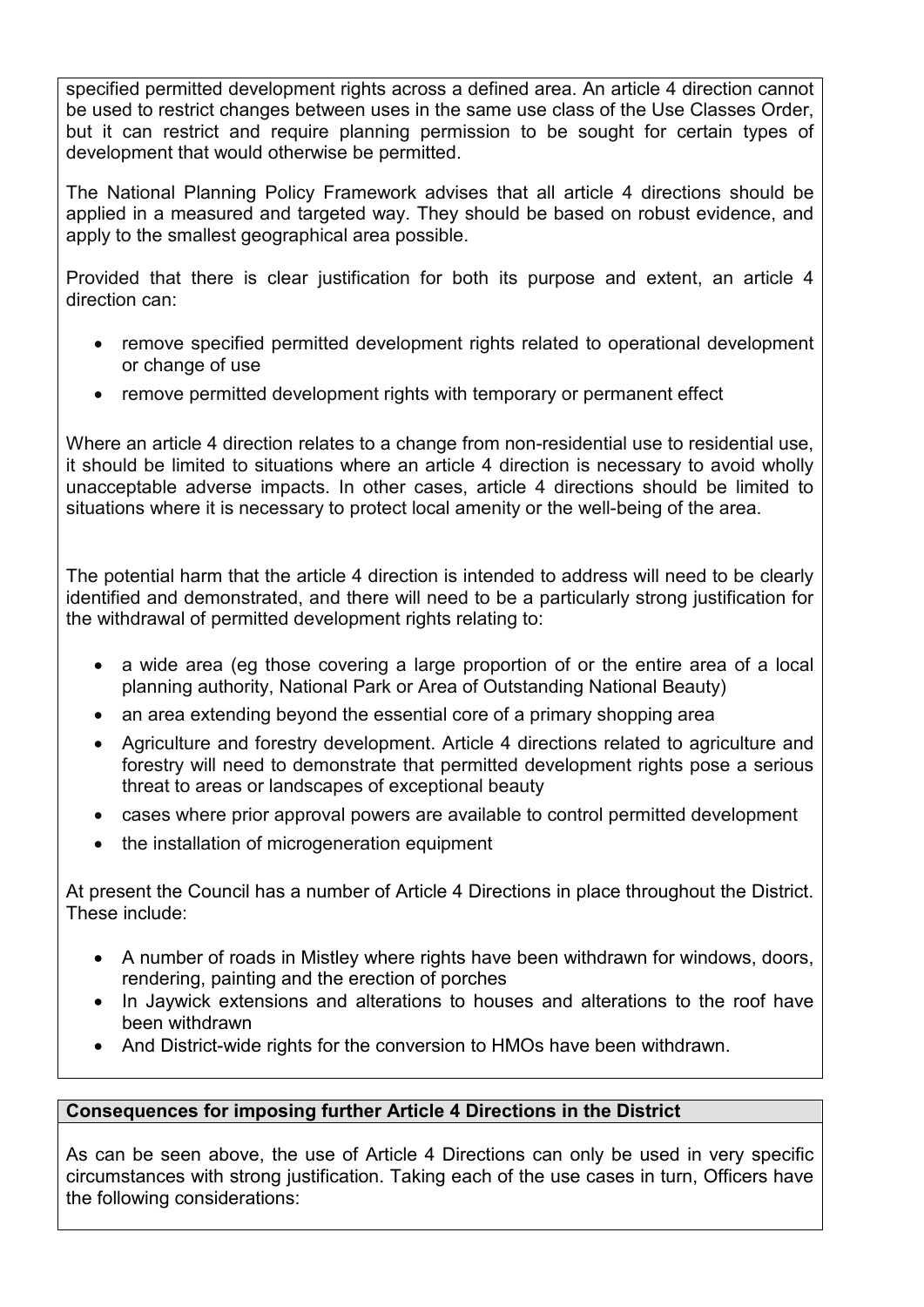## **Removing Permitted Development Rights for Conversion to Dwellings**

The Government is clear that it intends to significantly boost the supply of new homes in the coming years. A key part of this is to allow changes of use without full planning permission for agricultural buildings and for certain uses (see above).

Officers consider that, to restrict conversion of agricultural outbuildings would require an Article 4 Direction to apply across a wide area (covering all land within the District) – which is unlikely to be supported by the Secretary of State. No serious threat to landscape character has been identified and the prior approval regime can control these impacts. Given that a large part of the District and the large part of the country is a rural area to which these permitted development rights apply and that the material harm caused by this form of development is generally low, Officers believe it would be unlikely that the Secretary of State would agree to a direction. For the reasons given above, your Officers do not consider that using Article 4 Directions to control this kind of development would be appropriate.

Similarly, for the other uses which can change to dwellings, no serious justification has been given as to the harm caused and where the specific locations are in the District. In both kinds of conversions, Officers would need more detail to recommend the use of an Article 4 Direction to Members.

This all being said, it is understood that these changes of use under permitted development are not very common in the District. But if Members would like, Officers are happy to look into how common this is and assess what kind of developments are being allowed through the Prior Notification route.

### **Restricting Permitted Development Rights in Conservation Areas**

Within the adopted Heritage Strategy, one of the recommendations to preserve the heritage of the District is for Officers to investigate its powers using Article 4 Directions. Moreover, within the Conservation Area Management Plans taken to Planning Policy and Local Plan Committee in October, there were also recommendations for Officers to consider the use of Article 4 Directions, specifically to control the inversion of windows and doors and shopfront design.

Should Members wish, Officers could investigate stricter controls within Conservation Areas using Article 4 Directions. It is recommended that once each of the Conservation Area Appraisals returns from public consultation, Officers explore this in more detail. This approach is recommended as it is likely that the boundary of Conservation Areas will change and the boundary for any new Article 4 Direction should reflect the most up-to-date Conservation Area boundary.

### **Restricting Permitted Development Rights in Town Centres**

Members will recall that a Committee report was brought before you recently which highlighted the Government's recent rethink of town centre uses. This involved the implementation of a new 'Class E' planning use class which brings together a number of traditionally town centre uses and also allows the permitted change of some of these uses to residential. The Government are attempting here to provide more flexibility to town centre uses. Officers consider that there is no strong justification to tighten these rights and in any event, this approach would not be supported by Government.

# **Further Considerations**